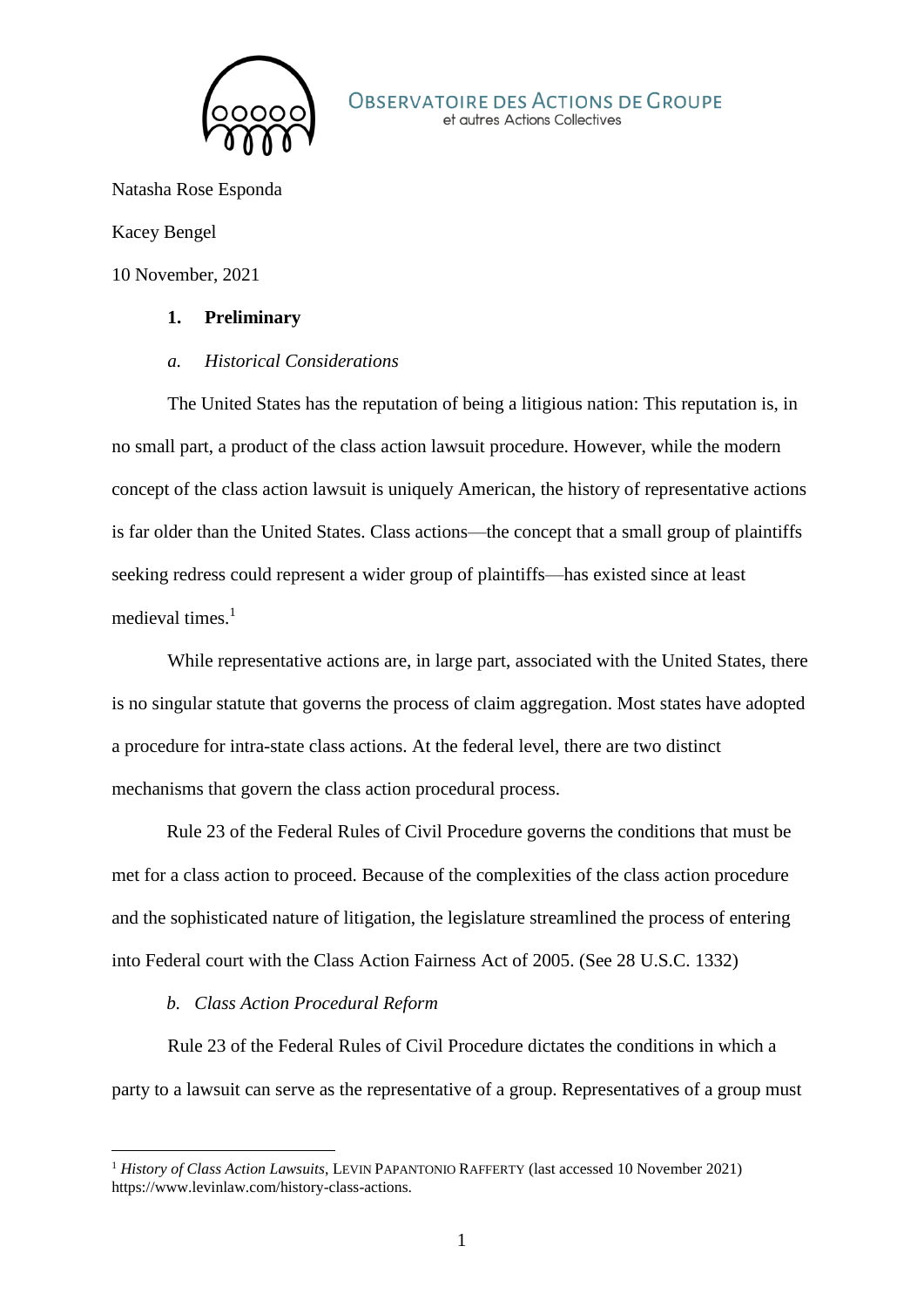

show (1) Commonality (2) Typicality (3) Numerosity (4) Adequacy of representation. (See FRCP 23(a)). These requirements apply to both the certification of *plaintiffs and defendants as a class*. The Class Action Fairness Act of 2005 reformed the class action procedural requirements for bringing a representative action within the federal court system and firmly entrenched consumer law actions within the federal courts.

Firstly, the CAFA streamlined the class action procedure by changing the subjectmatter jurisdiction requirements. The Constitution of the United States mandates that an action or claim can only be brought where there is proper subject-matter jurisdiction. Simply put, a federal court can hear a case only where there is a federal question before the court or where the parties of the lawsuit are sitting in diversity. Traditionally, federal courts have interpreted the diversity jurisdiction requirement as that of complete diversity. Complete diversity requires that each plaintiff be domiciled in a different state than that of each defendant and that the plaintiffs plead damages of more than \$75,000.

However, the legislative branch, through the Class Action Fairness Act, allowed for federal courts to adjudicate class actions in situations of minimal diversity- meaning that a large class of plaintiffs and defendants could be domiciled within the same state so long as one plaintiff was domiciled in a different state from at least one defendant. Under the CAFA, so long as the plaintiffs claim over \$5,000,000 in the aggregate, no individual plaintiff need meet the \$75,000.01 requirement. The procedure of minimal diversity has been particularly advantageous to toxic-tort claims, mass litigation, and consumer law, where there are thousands of potential plaintiffs. Consumer protection litigation has particularly benefited from the relaxed subject-matter jurisdiction requirements.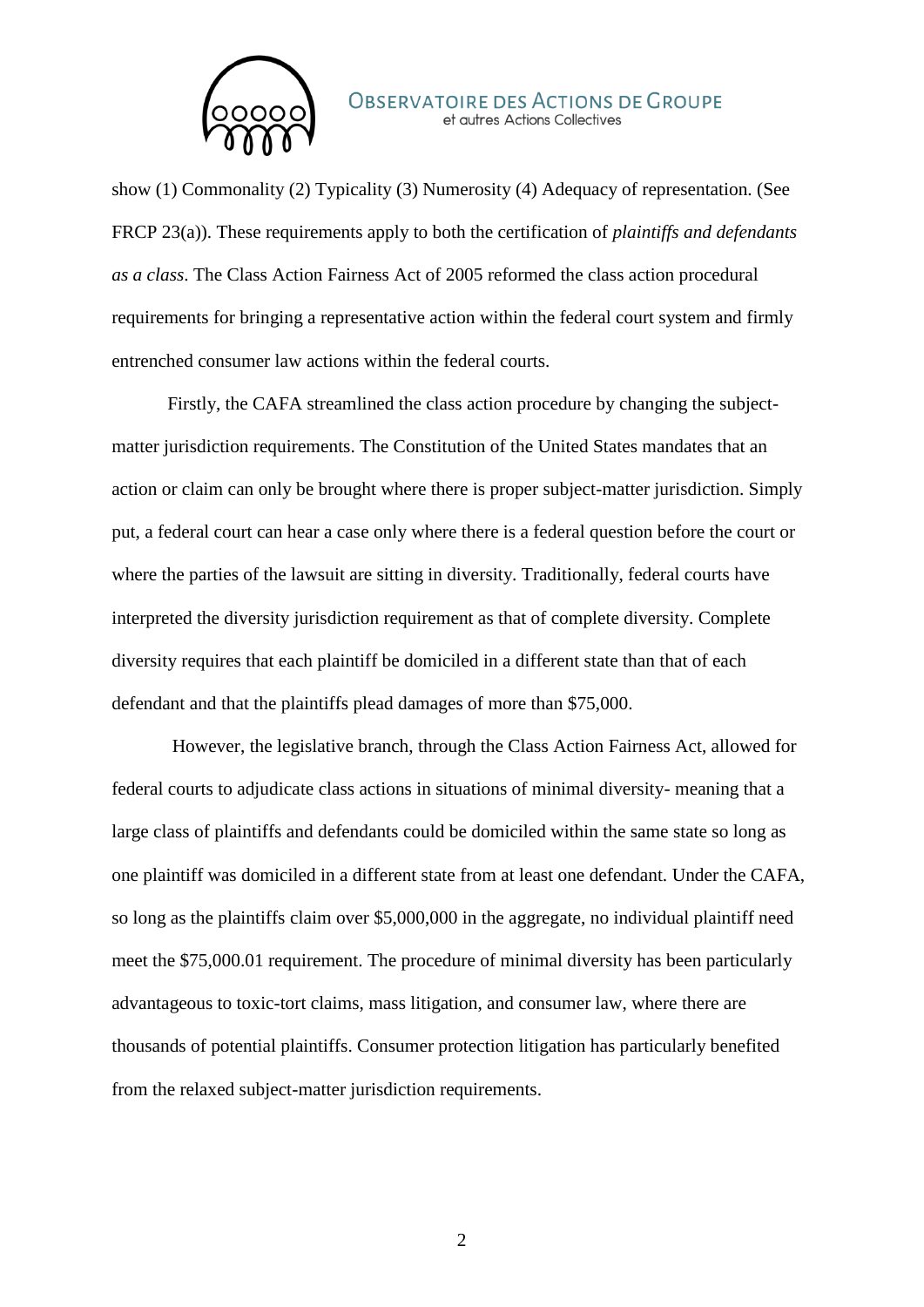

But, the Class Action Fairness Act not only relaxed subject-matter jurisdiction requirements, but also modified the scope of available remedies, especially in consumer protection actions.

# *c. Modified Remedies*

-

The Class Action Fairness Act did not just facilitate access to federal courts, but also changed the nature of settlement and the remedies available in consumer actions. If a class survives a motion for certification and a motion to dismiss, the class has usually gained sufficient leverage and proffered sufficient information to prompt settlement negotiations. Under the CAFA there are increased burdens placed on the representative parties at the settlement stage.

The "Consumer Class Action Bill of Rights" (See *Section 3 of the CAFA*) provides for increased judicial scrutiny prior to settlement. Under the CAFA, the Court can only approve of a settlement where it makes a written determination as to whether the proposed settlement is "fair, reasonable, and adequate for class members." (See **§** 1712(e)).<sup>2</sup>

Moreover, the act requires different notification and pleading requirements for each form of redress. Notably, the CAFA made coupon settlement a disfavored form of relief in consumer protection actions. Prior the CAFA defednants would often agree to and argue for coupon settlements.<sup>3</sup> Section 3 of the CAFA mandates that in a coupon settlement action attorney's fees are directly tied to the amount of *redeemed coupons*. Under the CAFA, the

<sup>2</sup> PUB. L. NO. 109-2 (Feb. 18, 2005) https://www.congress.gov/109/plaws/publ2/PLAW-109publ2.pdf. <sup>3</sup> Reig, Erway, Sharkey, *The Class Action Fairness Act of 2005: Overview, Historical Perspective, and Settlement Requirements*, 40 TORT TRIAL & INS. L. JOURNAL 1087 https://www-jstor-

org.ezproxy.lib.uconn.edu/stable/pdf/25763748.pdf?refreqid=excelsior%3A48a169e9d31d683c01a4fbab11392f 79.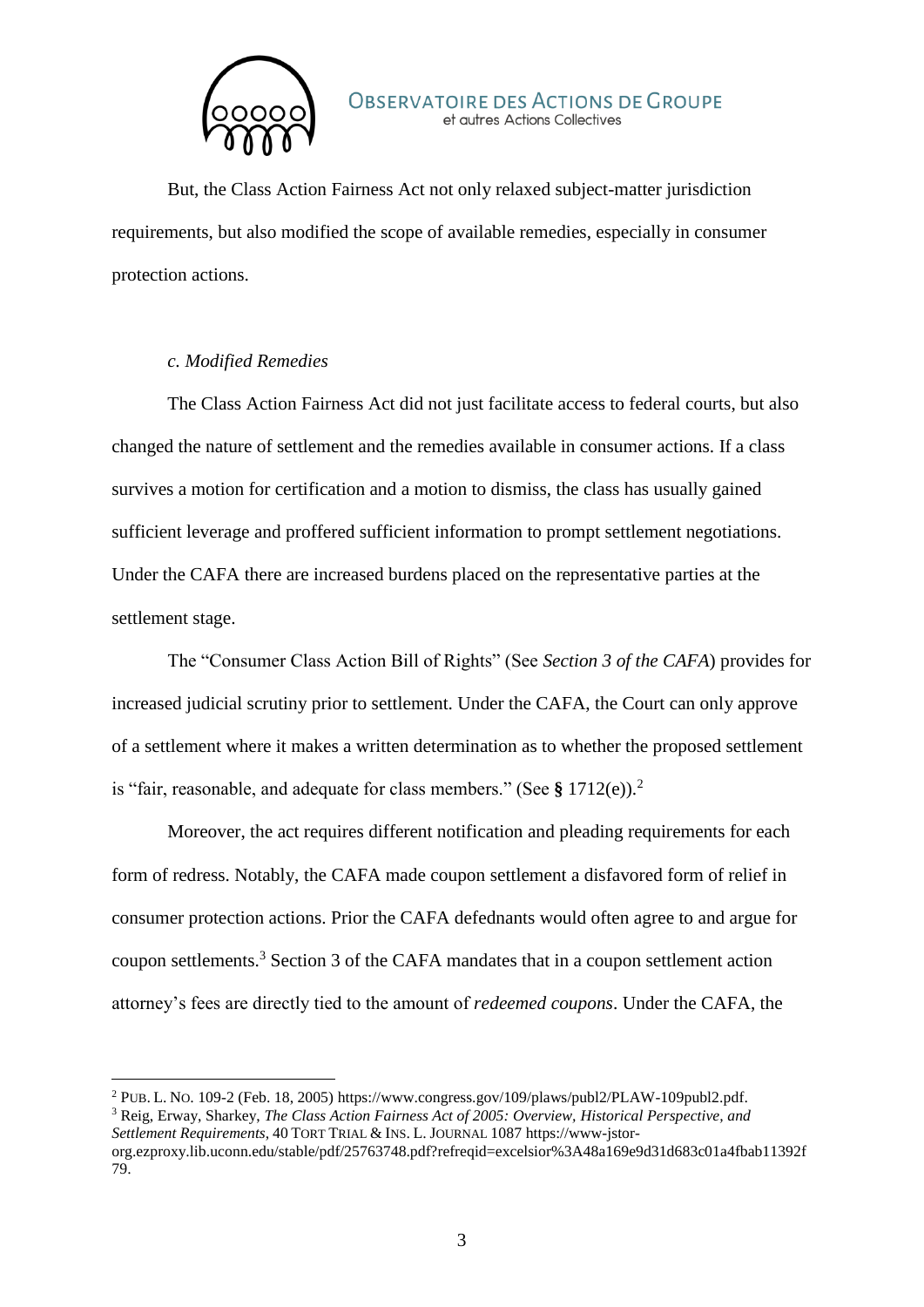

Court is empowered to allocate funds from the settlement to charitable or governmental organizations. (See **§** 1712(e)).

#### *d. Due process concerns and the binding nature of Class Settlement*

It is a central tenet of the American Legal System that due process provides that parties to a litigation have the right to participation and the right to be meaningfully heard. Class actions, because of their binding nature that limit subsequent individual actions, have the power to destroy the protections afforded by the due process clause.

The adoption of the CAFA increased the burdens on the parties to notify all of the potential members of the class prior to settlement. The CAFA provides that in any instance when a motion for settlement has been entered and the defendants agree, they must notify state and federal governmental officials of the nature of the action and the details of the settlement. Moreover, the CAFA mandates that the defendants give class members sufficient notice that would be calculated with sufficient specificity as to apprise class members of pendency of the action. Under the CAFA, defendants are directed to provide personal information about the class members if possible and provide that information to the government. (See **§** 1715) The burden rests on defendants to provide the information, identify the proper government officials and to make a good faith effort to ascertain the correct class.

This method of defendant notice is problematic and can directly undermine the constitutional protections afforded to litigants under the due process clause. While Rule 23 of the federal rules of civil procedure does provide that class members may "opt-out" there is a general consensus that opting out requires a written notice to the attorneys. Moreover, one can not opt out from a class that they were not aware existed. Failure of a defendant to adequately apprise a class member of the action can be catastrophic and can deprive one of the right to be meaningfully heard.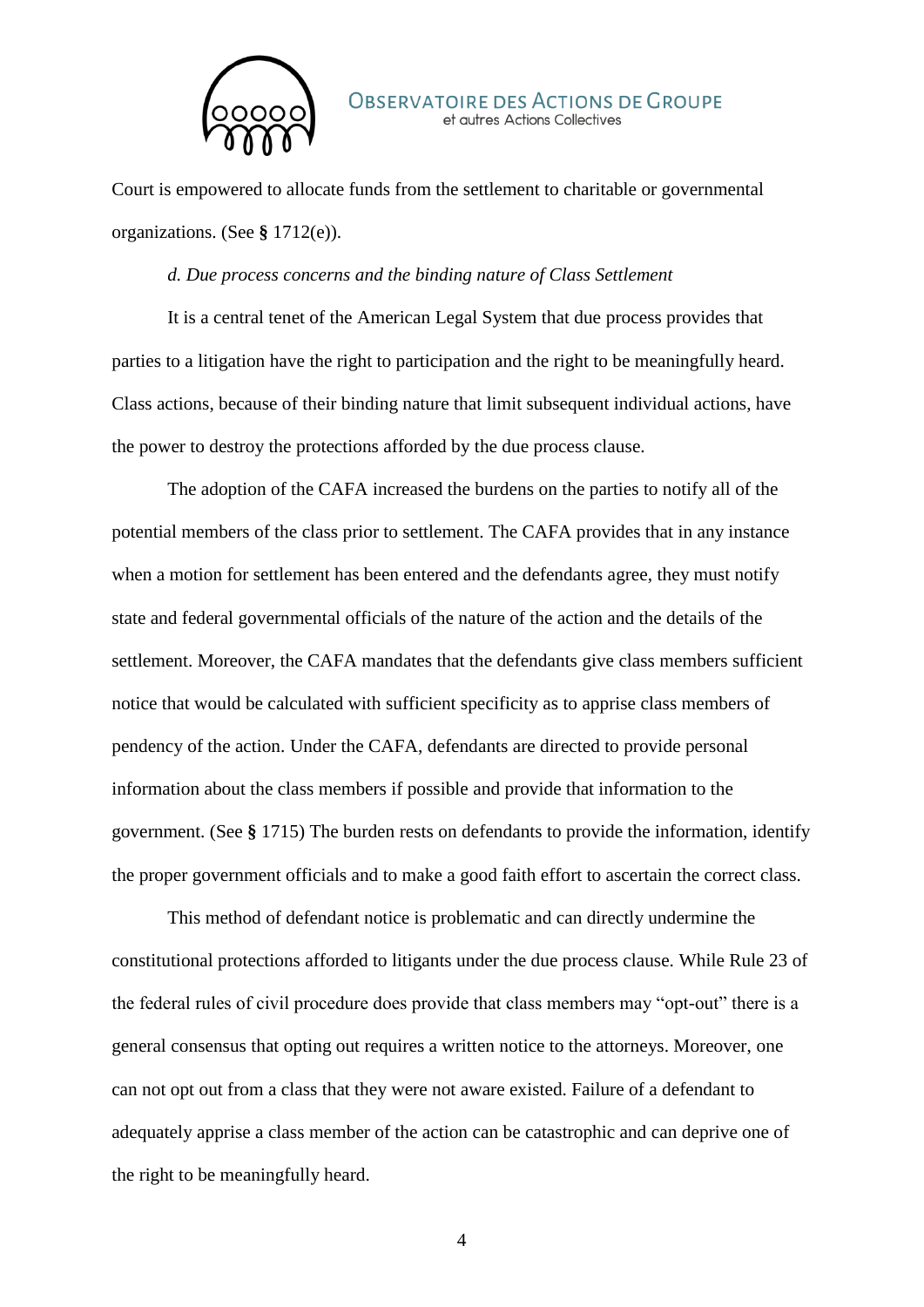

#### **2. How to Form a Class**

In the American federal system, the Supreme Court has stated that a claim will survive only where the plaintiff states a claim upon which relief can be granted and bolsters it with sufficient information to render their theory not only possible, but plausible. (See *Iqbal v. Ashcroft* 566 U.S. 662). To survive a motion to dismiss- a 12(b) motion- the claim must have a facial plausibility based on factual allegations that indicate the defendant's liability. (*Id.*)

While the considerations of commonality, typicality, adequacy, and numerosity are important determinations for the Court to make, a class can only be certified after the discovery process has commenced. The discovery process that occurs prior to class certification is an important threshold consideration for the Court and is dispositive as to whether there is sufficient evidence to proceed to the next steps of litigation. In general, plaintiffs are entitled to the discovery procedure prior to class certification. Oftentimes, pretrial discovery is split into two phases, one for the litigation on the merits and a narrow discovery phase limited to issues regarding class certification.

Federal courts are directed, by the FRCP, to certify the class "at an early practicable time." This change was a result of the 2003 amendments to the FRCP rule 23. In the context of class actions, this means that the plaintiffs recount a series of facts which are plausible to justify discovery requests. Discovery is a discretionary process and must be proportionate to the scope of the inquiry. In other words, the plaintiffs must plead and justify their discovery requests by offering sufficient evidence *prior to certification* to show a probability that commonality, adequacy, typicality and numerosity requirements will be met.

The requirement that a Court grant certification as early as possible is very important to class action litigation, especially in the area of consumer protection law. Granting or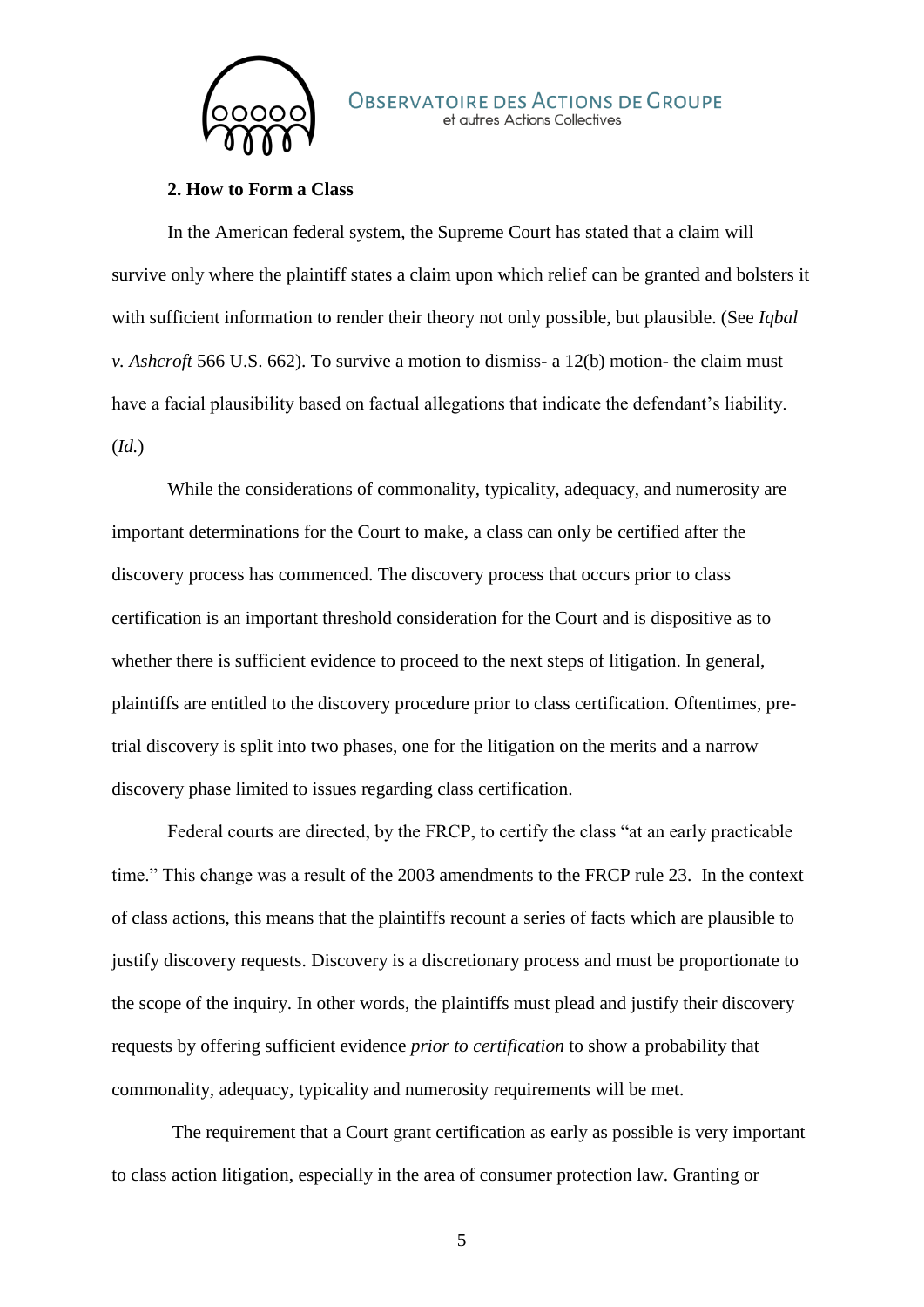

denying certification indicates to the respective parties the nature of the forthcoming litigation and will hasten settlement discussions.

# **3. Characteristics of a Class**

The first step of bringing a class action in the American federal courts is to establish a "class." Federal Rule of Civil Procedure 23(a) lists four separate prerequisites that must be met in order to establish a "class."[1] A member may sue—or be sued—as a representative on behalf of all members on the basis of numerosity, commonality, typicality, and adequacy of representation.[2] Each of these prerequisites must be satisfied in order to establish a class. If even one of these prerequisites fail to be satisfied, then the party will not be a "class" and the court will refuse to move to the second stage of class action analysis.

The first of these requirements, numerosity, ensures that there are enough physical members in the potential class to justify a class action suit. The class must be so numerous that joinder by any other device (such as compulsory or permissive joinder) is entirely impracticable.<sup>4</sup> While there is no magic number that delineates the threshold between joinder and class action, any party with more than forty members will be joined by class action.<sup>5</sup> Thus, parties composed of thirty members may be composed as class actions, but there is room for litigation on the basis of whether a class fewer than forty members will be practicable.

Commonality, the second prerequisite, stipulates that there must be questions of law or fact that are common to the class.<sup>6</sup> Naturally, this requirement provides ample room for judicial interpretation, and thus presents a large hurdle to parties seeking a class action.

-

 $4$  *Id.* at 23(a)(1).

<sup>5</sup> Daniel J. Butler & Christopher M. Pardo, *Numerosity and Rule 23: It's Not (Only) About the Numbers*, HUNTON ANDREWS KURTH, (February 3, 2021) https://www.huntonlaborblog.com/2021/02/articles/classactions/numerosity-and-rule-23-its-not-only-about-the-numbers/.  $6$  *Id.* at 23(a)(2).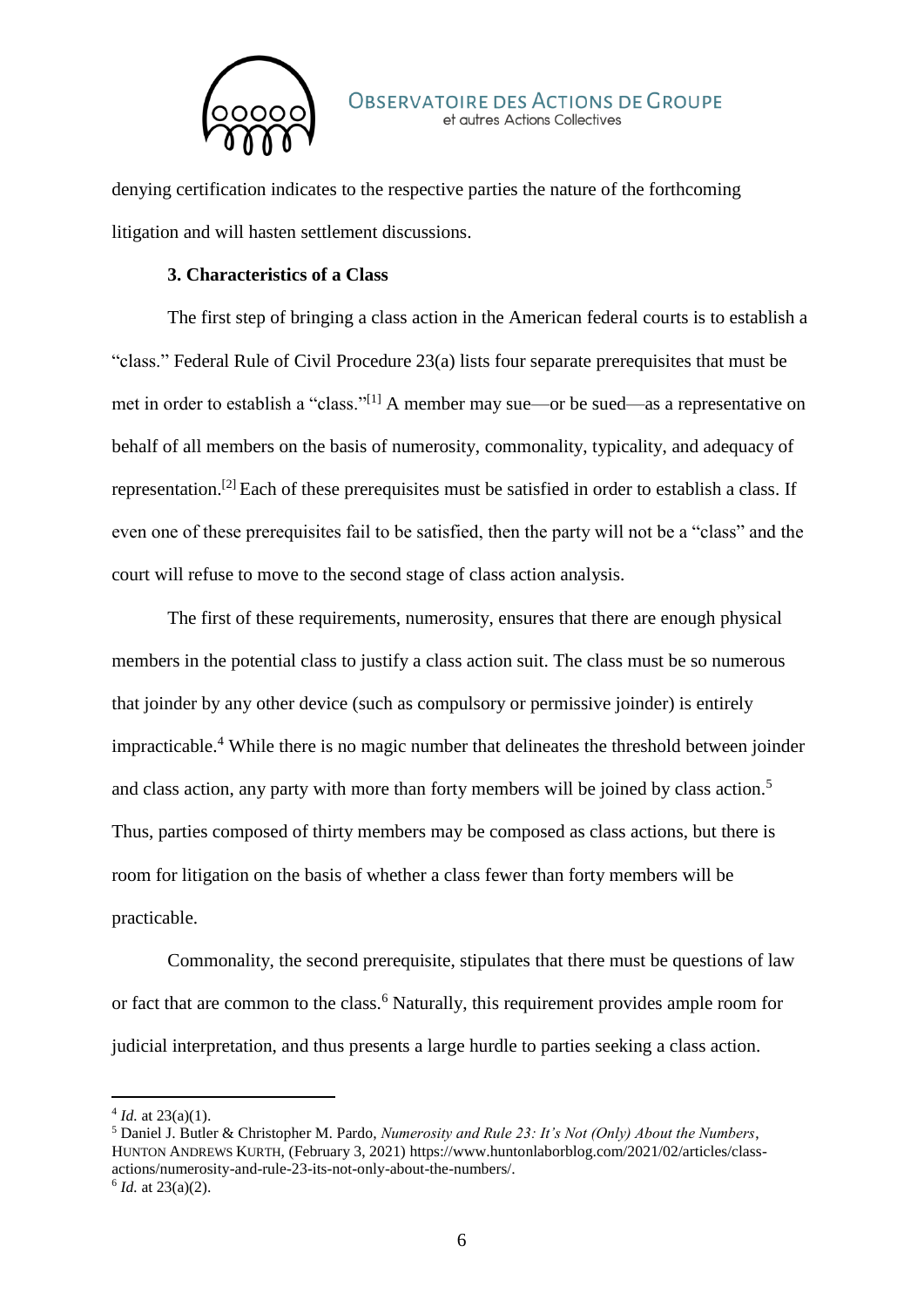

Supreme Court Justice Antonin Scalia famously ruled on the issue of commonality in *Wal-*Mart Stores, Inc. v. Dukes.<sup>7</sup> In this particular case, Dukes sought relief, damages, and backpay for some 1.5 million female Wal-Mart employees across the nation.<sup>8</sup> Dukes alleged that local managers discriminated against women with respect to pay and promotions.<sup>9</sup> Further, Dukes argued that Wal-Mart's failure to limit managerial discretion over pay and promotions resulted in disparate treatment.<sup>10</sup> To this effect, Dukes tendered an expert witness to testify that Wal-Mart's corporate culture was vulnerable to gender bias.<sup>11</sup> However, the Court determined that the statistical and anecdotal evidence presented failed to demonstrate a common mode of managerial discretion across the entire company.<sup>12</sup>

Specifically, Justice Scalia wrote that the plaintiff must demonstrate that the class members have "suffered the same injury" and have a claim based on a "common contention."<sup>13</sup> For example, assertions of discrimination made against the same supervisor would clearly be based on a common contention. As more supervisors become the subject of these assertions, the commonality weakens. Such was the case in *Wal-Mart*, where the discretion of managers across the nation was called into question

Most importantly, this common contention must be "capable of classwide resolution."<sup>14</sup> There was not enough "glue" to hold all of the justifications for millions of managerial decisions under one common roof.<sup>15</sup> Justice Scalia places high value on class action as a tool for judicial efficiency by bringing forward the requirement that the Court be

8 *Id.*

-

- 9 *Id.* <sup>10</sup> *Id.*
- <sup>11</sup> *Id.* at 353-54.
- <sup>12</sup> *Id.*
- <sup>13</sup> *Id.* at 350.
- <sup>14</sup> *Id.*
- <sup>15</sup> *Id.* at 352.

<sup>7</sup> *Wal-Mart Stores, Inc. v. Dukes*, 564 U.S. 338 (2011).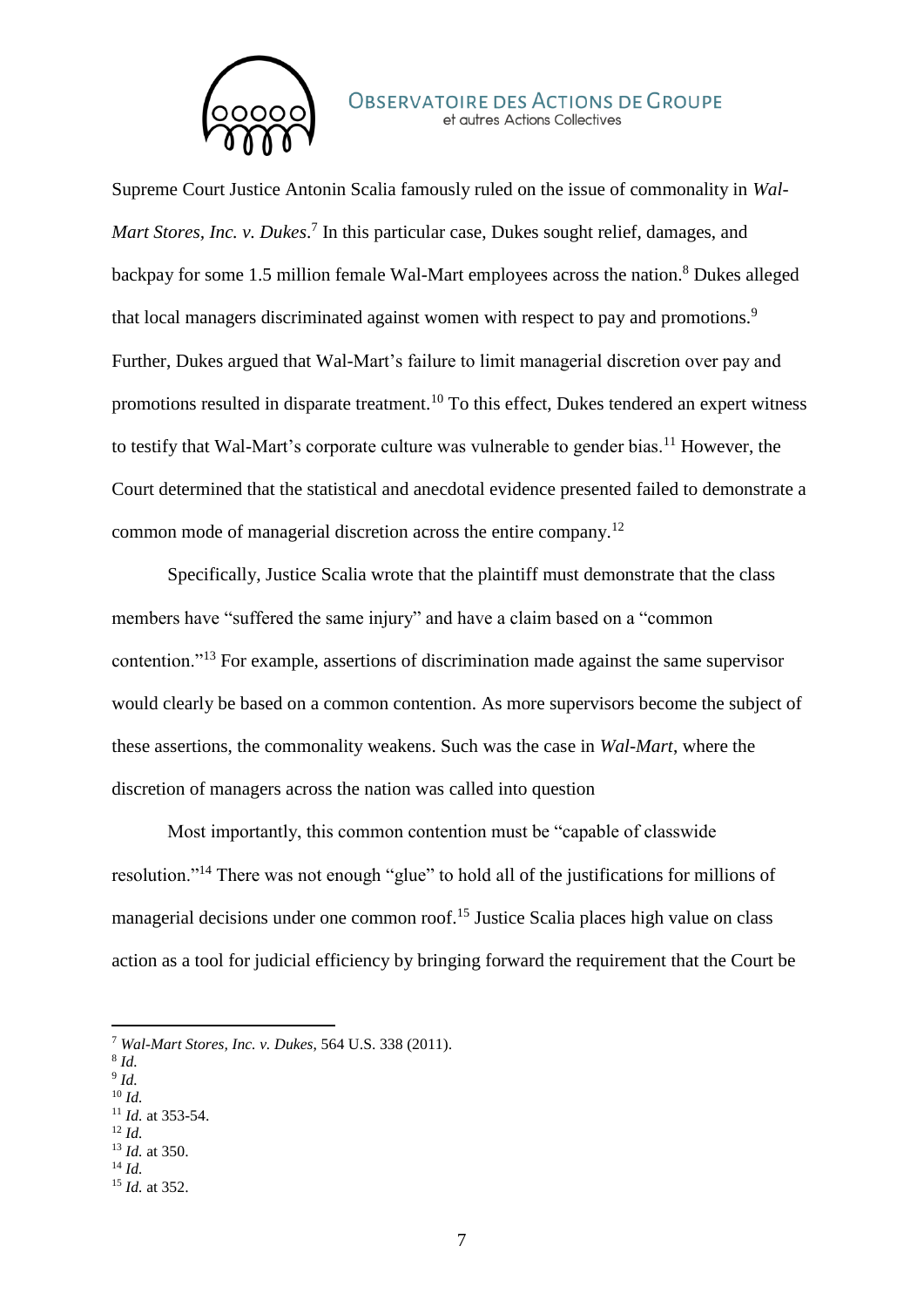

able to cure the common contention in a single act. Because it would be impossible to say that examining all of the class members' claims would yield a common explanation for the decisions of local management, the class action in *Wal-Mart* is inappropriate. More simply, plaintiffs seeking a class action must define a common question which yields a common answer.<sup>16</sup>

The third requirement, typicality, asserts that claims or defenses of representative parties must be typical of the claims or defenses of the class.<sup>17</sup> This involves a careful analysis of the harm sustained by the representative and his or her motives for bringing suit. Often, the representatives have faced more damages than the rest of the class. Where this discrepancy is significant or the representative is motivated by self-interest, the requirement will likely not be satisfied. However, the representative's claims do not need to by identical to the class to satisfy the typicality requirement.<sup>18</sup> At the state level, courts have determined that the test for typicality focuses on the predominance of questions of law or fact, rather that questions targeting individual members.<sup>19</sup> For example, typicality exists where the representative's claims arise out of the same "event, practice, or course of conduct" that gives rise to the claims of the class, which are based in the "same legal theory."<sup>20</sup>

Finally, adequacy of representation requires that the representative parties will fairly and adequately protect the interest of the class.<sup>21</sup> This prerequisite rooted in the understanding that (1) the lawyer will be representing a large swath of people and must therefore be

-

<sup>16</sup> *Righting the Class Action Ship: Wal-Mart Stores, Inc. v. Dukes*, MCGUIRE WOODS (June 22, 2011) https://www.mcguirewoods.com/client-resources/Alerts/2011/6/rightingtheclassactionship.

 $17$  Fed. R. Civ. P. 23(a)(3).

<sup>18</sup> *Iron Workers Loc. Union No. 17 Ins. Fund & its Trustees v. Philip Morris Inc.*, 182 F.R.D. 523, 537 (N.D. Ohio 1998).

<sup>19</sup> *Weinberg v. Hertz Corp.*, 116 A.D.2d 1, 7 (1986), *aff'd*, 69 N.Y.2d 979, 509 N.E.2d 347 (1987).

<sup>20</sup> *Gautreaux v. Louisiana Farm Bureau Cas. Ins. Co* , 2019-17 (La. App. 3 Cir. 10/2/19), 280 So. 3d 694, 707. <sup>21</sup> Fed. R. Civ. P.  $23(a)(4)$ .